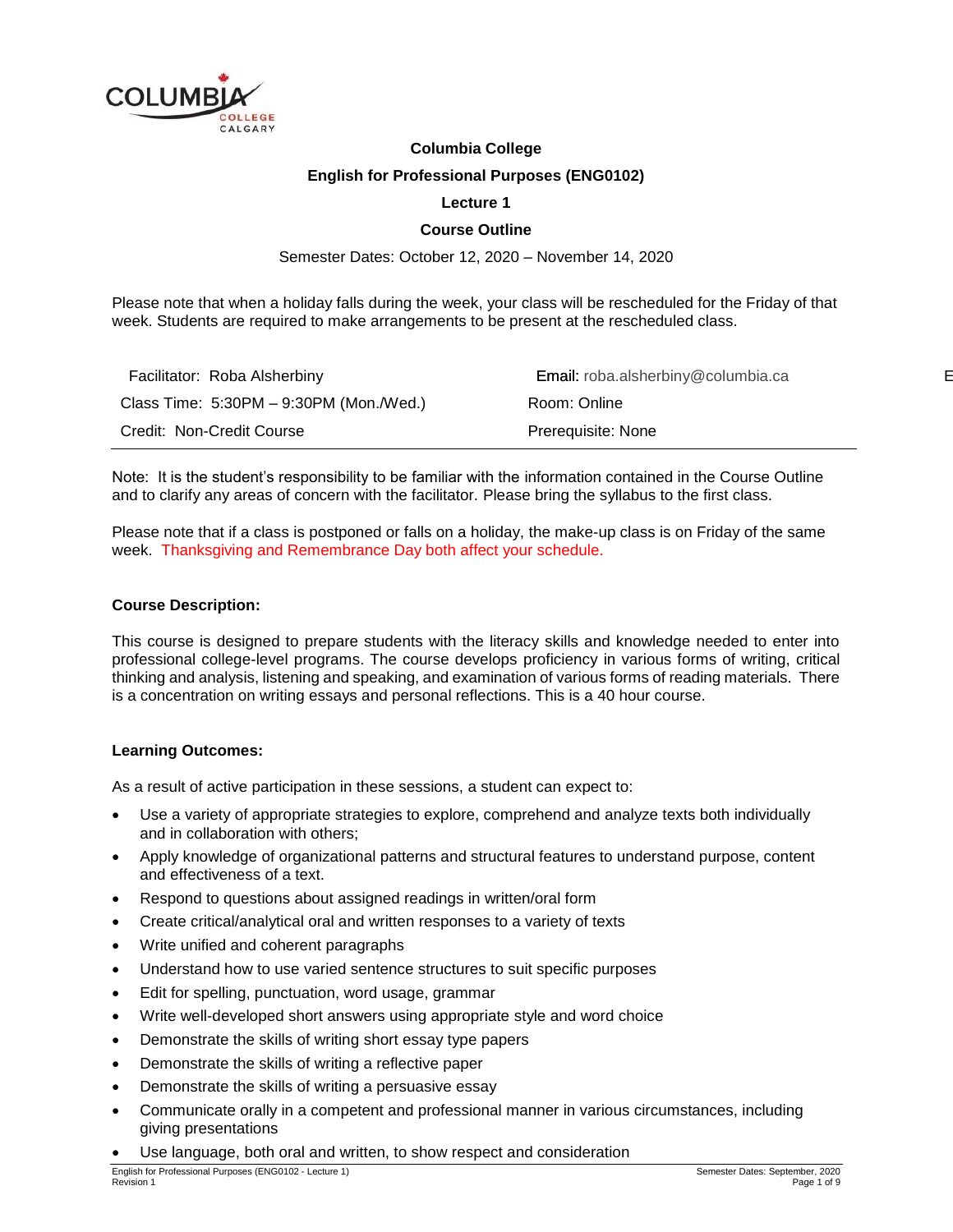- Appreciate diversity of expression, opinion and perspective
- Set appropriate personal goals for participation in a group

## **Course Format:**

This course uses a variety of teaching/learning methods including discussion, personal reflection, experiential exercises, student presentations, role-plays, group activities and especially case studies. The classroom provides you with a place where you can learn with and from others in a cooperative and collaborative manner.

You are expected to take a very active part in class. Be a positive and co-operative team member.

#### **Required Textbooks and Equipment:**

Lipschutz, G., Scarry, S., & Scarry, J. (2017). *The Canadian Writer's Workplace, Eighth Edition.* Toronto, Canada: Nelson Education Ltd.

Online Appendices for *The Canadian Writer's Workplace*: [www.nelson.com/student](http://www.nelson.com/student)

#### **Homework Assignment Due for the First Class:**

This reading assignment is to be completed **BEFORE** your first class.

- 1. **Chapter 14 in** *The Canadian Writer's Workplace* **pg 156 – 164**
- 2. **Chapter 18 in** *The Canadian Writer's Workplace* **pg 188 - 198**
- 3. Prepare 3 questions that have arisen from your reading and which you would like to have answered. These will be handed in to your facilitator on the first day of your course.
- 4. Be prepared for a test on this homework.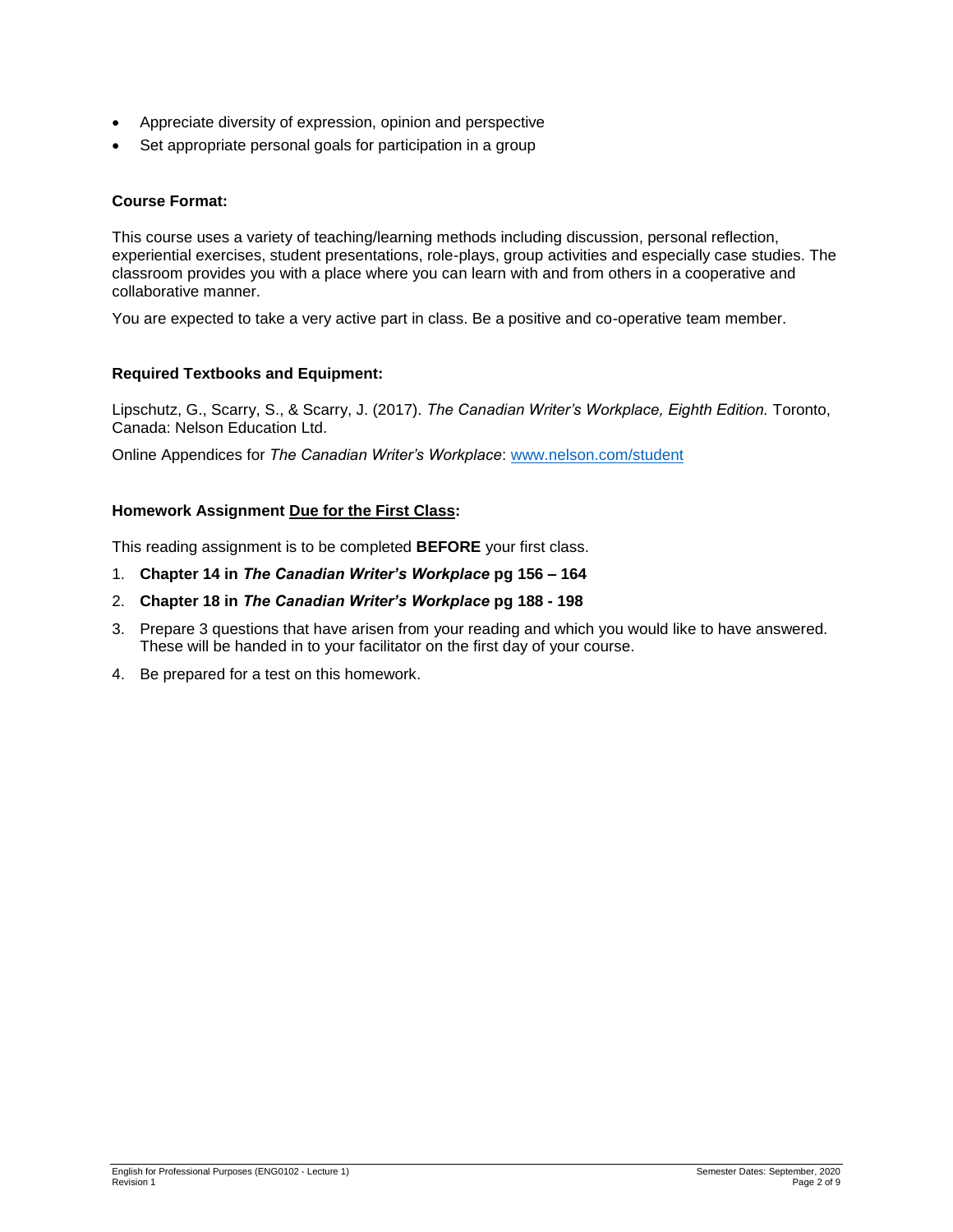# **Evaluation - Assessment of Student Performance:**

The final grade in the course will be based on the following elements. Wherever possible facilitators will use rubrics to assess your performance and offer feedback.

| <b>Title of Assignment/Examination</b>                  | Due Date | Weight     |
|---------------------------------------------------------|----------|------------|
| Daily Tests                                             | Daily    | 15%        |
| Homework, Concluding Activities & Student<br>Engagement | Daily    | 15%        |
| Formal Outline of an article                            | Class 6  | 10%        |
| Formal Essay - in-class                                 | Class 8  | 10%        |
| Portfolio of Course Work                                | Class 9  | <b>20%</b> |
| Final Exam - Location to be announced                   | Class 10 | 30%        |

Please note that all homework and assignments are due at the beginning of each class.

#### **Grading:**

Grades for each component will be added together at the end of the semester. The final total will be translated to the Columbia College's 4.0 grading scale as follows:

*Marking and Grading Conversion:*

| <b>Description</b> | <b>Letter Grade</b> | <b>Grade Points</b> |     | <b>Percentage Scale</b> |
|--------------------|---------------------|---------------------|-----|-------------------------|
| Excellent          | $A+$                | 4.0                 | 100 | 95                      |
|                    | A                   | 4.0                 | 94  | 90                      |
|                    | А-                  | 3.7                 | 89  | 85                      |
| Good               | $B+$                | 3.3                 | 84  | 80                      |
|                    | B                   | 3.0                 | 79  | 75                      |
|                    | B-                  | 2.7                 | 74  | 70                      |
| Satisfactory       | C+                  | 2.3                 | 69  | 65                      |
|                    | С                   | 2.0                 | 64  | 60                      |
|                    | $C-$                | 1.7                 | 59  | 55                      |
| Poor               | D                   | 1.0                 | 54  | 50                      |
| Failure            | F                   | 0.0                 | 49  | 0                       |

**Please note that Columbia College students who are provisionally admitted to our Licensed Practical Nurse program are required to achieve a minimum grade of 75% or B in this course.**

#### **Submission and Completion of Assignments:**

You are expected to submit assignments by the due date. Any late assignments may be assessed a marking penalty of 5% per each class late.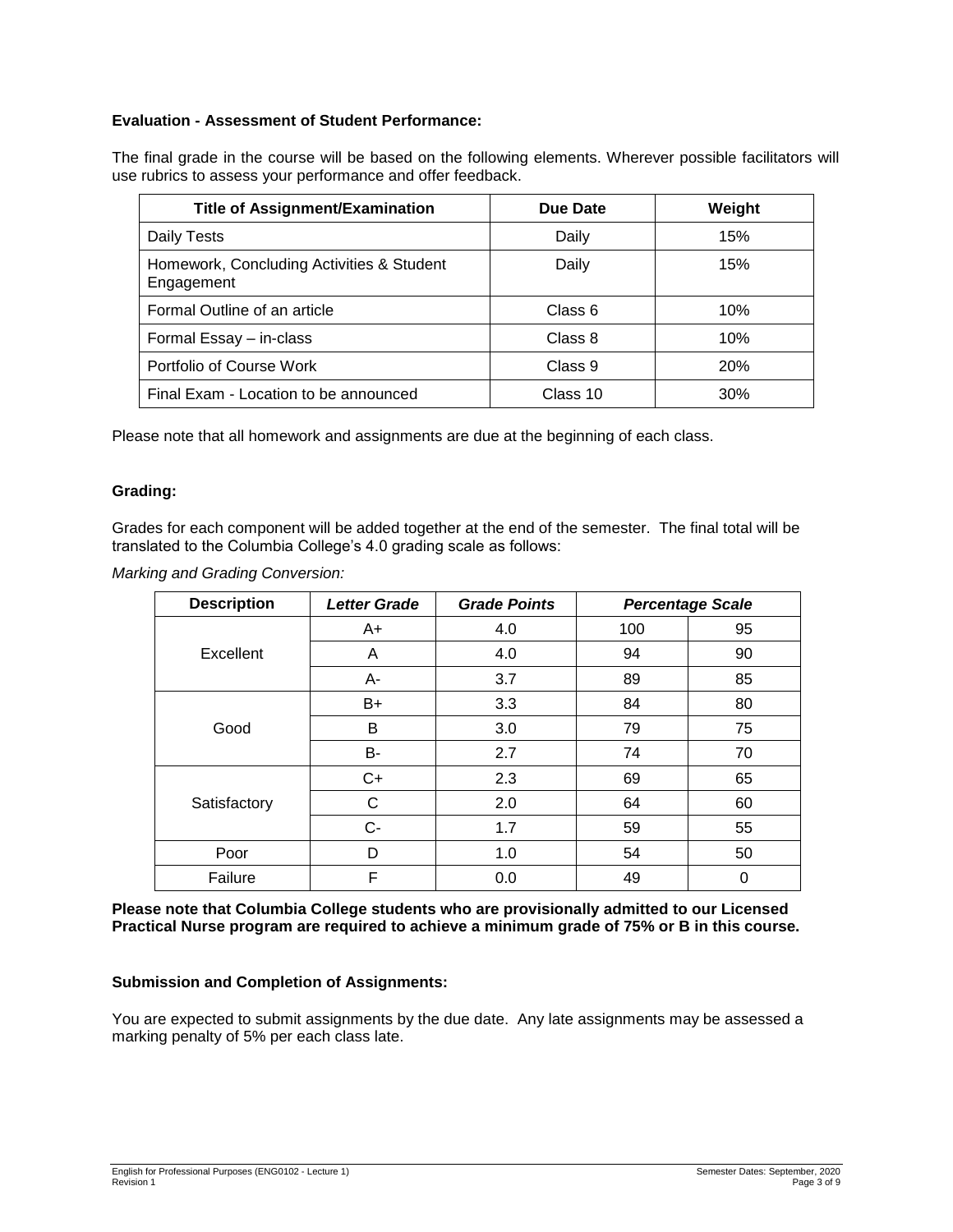# **Requesting an Examination Deferral:**

If you are not able to do an exam on the scheduled date, you may request that the exam be deferred to another date. The fee for a Deferred Exam is \$50 plus facilitation costs for a minimum cost of \$100.00.

#### **Attendance Requirements:**

Please come to each class on time and stay to the end of the class.

#### **Academic Integrity:**

Academic dishonesty is a serious offence and can result in suspension or expulsion from Columbia College.

#### **Student Conduct:**

Generally, each student is expected to:

- be respectful and courteous toward others;
- demonstrate appropriate and supportive communication skills, and coach, assist, advise and otherwise support other students in their studies;
- manage any personal stress and conflict in a positive and resourceful manner, and assist others to do the same;
- be dressed in a manner appropriate for their workplace or learning environment, as established by the program;
- conduct themselves in a professional manner with regard to their communication with others and their behavior in class;
- conduct themselves with academic integrity in all of their learning activities, tests, exams, and **assignments**
- keep up with day-to-day classroom and course expectations.

# **Appeals:**

Please refer to the *Student Appeal Policy (ADM-P177)*.

#### **Students with Temporary or Permanent Disabilities:**

Students with temporary or permanent disabilities may apply for accommodations. To be considered for an accommodation, a student must register with Columbia College's Accessibility Services by making an appointment with an Accessibility Services Advisor – Main Office – Bldg. 802 or emailing [disabililtyservices@columbia.ab.ca.](mailto:disabililtyservices@columbia.ab.ca) The Department Chair or facilitator is not able to provide you with any accommodations without you taking this step. Please refer to Columbia College's website to review *the Accommodation Policy and Handbook (ADM-P188)*. Please note that there are fee-based services related to accessibility needs.

#### **Student Support:**

Tutoring is available as a fee-based service.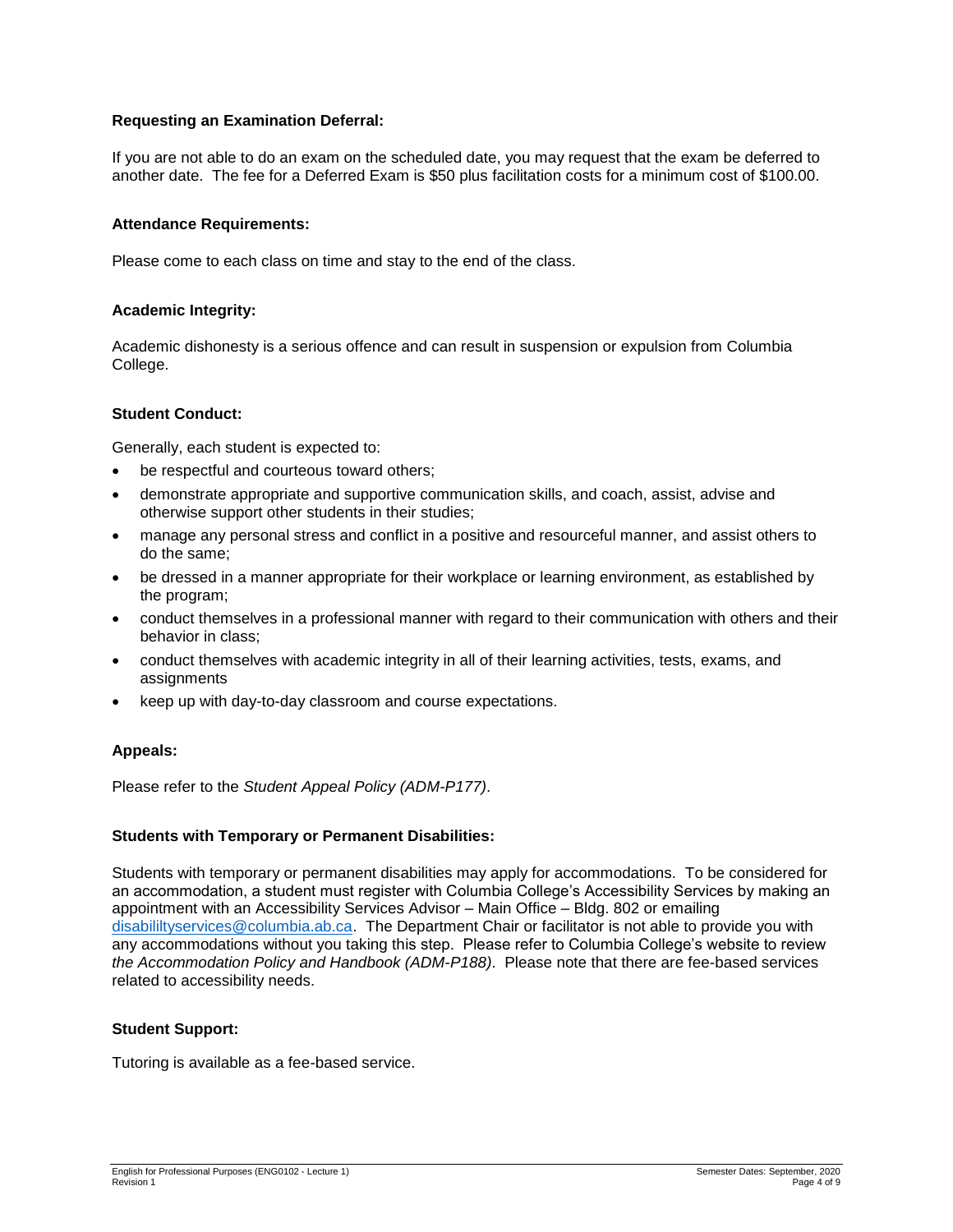# **Class Schedule/Overview:**

| <b>Class</b><br><b>Session</b> | <b>Topics</b>                                                                                                                                                                                                                   | <b>Pre-Class Readings</b>                                                                                                                                                                                                                                                                |
|--------------------------------|---------------------------------------------------------------------------------------------------------------------------------------------------------------------------------------------------------------------------------|------------------------------------------------------------------------------------------------------------------------------------------------------------------------------------------------------------------------------------------------------------------------------------------|
| 1                              | Introductions and Syllabus Review<br>$\bullet$<br><b>Reading Strategies</b><br>4 Stages of Writing<br>Assignment 3 - Portfolio Project Due Class 8<br><b>Grammar Assessment Pre-test</b>                                        | Canadian Writer's Workplace Chapter 14 pg<br>156-164 and Chapter 18, pg 188-198<br>Prepare 3 questions on readings<br>$\bullet$                                                                                                                                                          |
| $\mathbf 2$                    | <b>Questions and Homework Review Test</b><br>$\bullet$<br>Paraphrasing and Summarizing<br>٠<br>Paragraph Writing<br>Spelling and Vocabulary<br>٠<br>Assignment 2 - In-class Essay<br>$\bullet$<br>Due Class 7<br>$\bullet$      | Canadian Writer's Workplace Chapter 15 pg<br>165-173 and Chapter 19 pg 199-217<br>Prepare 3 questions on readings<br>Appendix C of www.nelson.com/student                                                                                                                                |
| 3                              | <b>Questions and Homework Review Test</b><br>$\bullet$<br>Quoting and Answering Questions<br>$\bullet$<br><b>Essay Writing</b><br>Spelling and Vocabulary<br>Assignment 1 - Formal Outline of Text. Due<br>$\bullet$<br>Class 6 | Canadian Writer's Workplace Chapter 16 and 17<br>$\bullet$<br>pg 174-186 and Chapter 20 pg 218-237<br>Sentence Skills as assigned by facilitator.<br>Work on Portfolio.<br>$\bullet$                                                                                                     |
|                                | <b>Questions and Homework Review Test</b><br>Style in writing<br>Reading- text comprehension and analysis<br>Spelling and Vocabulary                                                                                            | Canadian Writer's Workplace Chapter 21 pg<br>$\bullet$<br>238-248 and "Excuses, Excuses" pg 378-381.<br>Do Comprehension Questions and bring to class.<br>Sentence Skills as assigned by facilitator.<br>$\bullet$<br>Work on Portfolio.<br>$\bullet$                                    |
| 5                              | <b>Questions and Homework Review Test</b><br>Reading-text comprehension and analysis<br><b>Writing Arguments</b><br>Spelling and Vocabulary                                                                                     | Canadian Writer's Workplace Chapter 25 pg<br>$\bullet$<br>286-298 and selection from Unit V as assigned<br>by facilitator, including Comprehension<br>Questions.<br>Sentence Skills as assigned by facilitator.<br>$\bullet$<br>Work on Portfolio.<br>$\bullet$                          |
| 6                              | Hand in Formal Outline of Text - See<br>$\bullet$<br><b>Assignment #1</b><br><b>Questions and Homework Review Test</b><br>Reading-text comprehension and analysis<br><b>Writing about Process</b><br><b>Concluding Activity</b> | Complete Assignment #1<br>$\bullet$<br>Canadian Writer's Workplace Chapter 28 pg<br>$\bullet$<br>324-333 and selection from Unit V as assigned<br>by facilitator including Comprehension<br>Questions.<br>Sentence Skills as assigned by facilitator.<br>$\bullet$<br>Work on Portfolio. |
| 7                              | Questions and Homework Review Test<br>$\bullet$<br>Reading-text comprehension and analysis<br><b>Writing Description</b><br>In-class writing of Formal Essay - See<br>$\bullet$<br><b>Assignment #2</b>                         | Canadian Writer's Workplace Chapter 29 pg<br>$\bullet$<br>334-345 and selection from Unit V as assigned<br>by facilitator including Comprehension<br>Questions.<br>Sentence Skills as assigned by facilitator.<br>$\bullet$<br>Work on Portfolio<br>$\bullet$                            |
| 8                              | Hand in Assignment 3 Portfolio.<br>٠<br><b>Questions and Homework Review Test</b><br>Reading-text comprehension and analysis<br>٠<br><b>Writing Narratives</b><br>٠                                                             | Canadian Writer's Workplace Chapter 32 pg 364-<br>$\bullet$<br>375 and selection from Unit V as assigned by<br>facilitator including Comprehension Questions.<br>Complete work on Portfolio.<br>٠                                                                                        |
| 9                              | Conduct course evaluation<br>$\bullet$<br>Portfolio Conferences and Sharing<br>$\bullet$<br><b>Grammar Assessment Post test</b><br>$\bullet$<br><b>Exam Preparation</b><br>$\bullet$                                            | Sentence Skills as assigned by facilitator.<br>$\bullet$<br>Review spelling and vocabulary. (Appendix A in<br>text and online appendix C)                                                                                                                                                |
| 10                             | Final Exam $(3 hr)$ – Location to be<br>$\bullet$<br>announced. Facilitator will confirm date                                                                                                                                   |                                                                                                                                                                                                                                                                                          |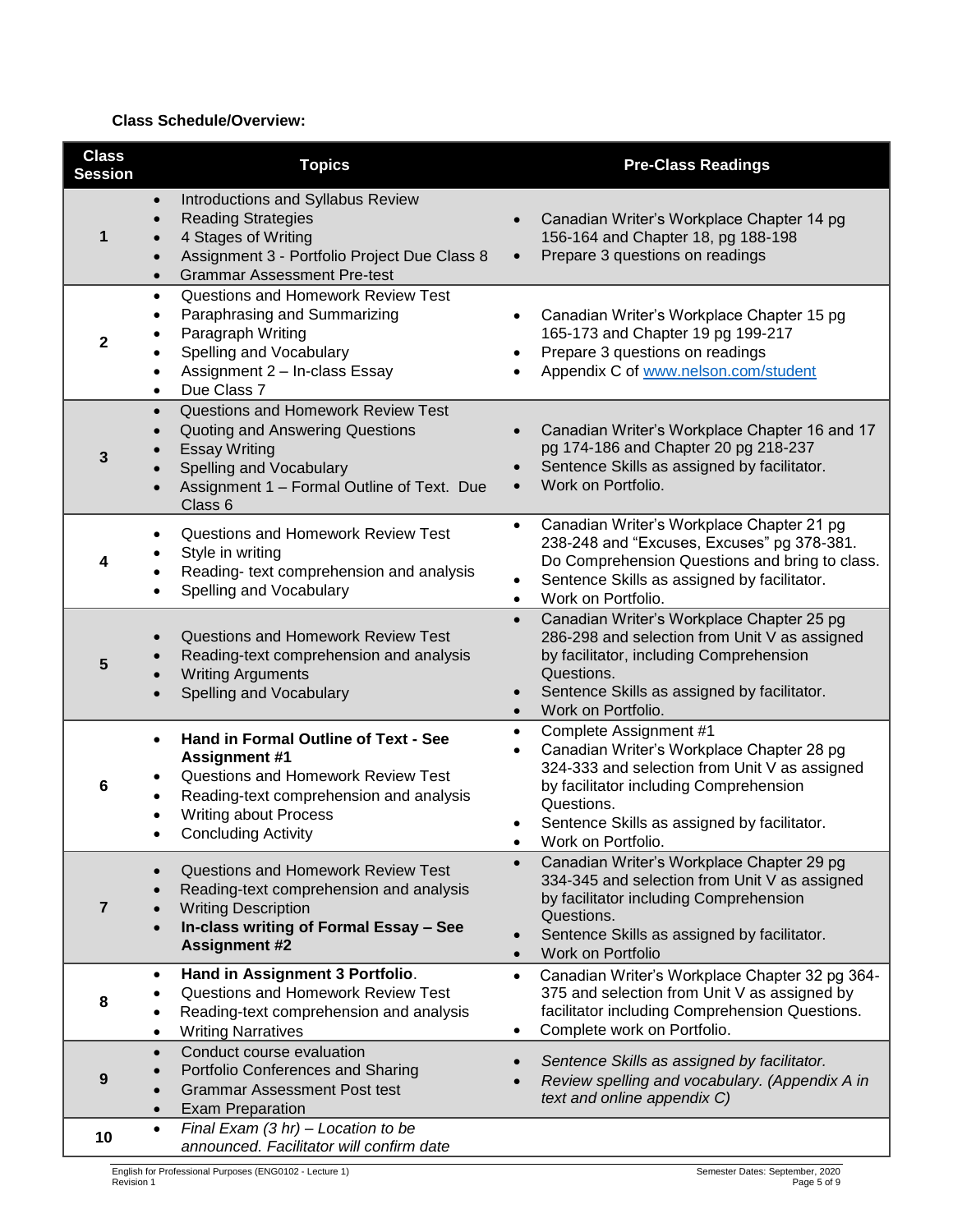# **Appendix 1 Assignment Outlines**

**ASSIGNMENTS – All assignments must be completed and handed in order to meet the requirements of English 102. All assignments are to be typed according to APA format. You may be required to send your completed assignments by email to the facilitator. This is a common practice in many professional programs.**

Please note that should there be any evidence of plagiarism, you will be assigned a mark of "0." As we are here to help you to learn how not to plagiarize, you may be given the opportunity to rewrite the paper until you can see how a paper looks that does not contain plagiarism. Your mark will be an average of the marks attained throughout the efforts to rewrite the paper without calculating in the "0." The facilitator will determine how many times an individual must write the paper in order to score an acceptable grade above "0."

#### **Assignment #1 – Formal Outline of an Article Value 10% Due: Class 6. Assigned in Class 3.**

Using one of the articles provided by your facilitator, develop a formal and detailed outline of the article using the outline template also provided by your facilitator.

#### **Assignment #2 – In-class Writing of Formal Essay Value 10% Due: Class 8 Assigned in Class 2.**

Using one of the formal essays from the portfolio you have developed during this class, write a polished version of the essay. You may bring the revised and edited draft from your portfolio to use as the basis for your essay, though the expectation is that the polished essay will show significant improvements over the draft. Hand in the polished essay AND the draft copy that was used to develop it. (90 minutes of writing time allowed)

#### **Assignment #3 – Reading and Writing Portfolio Value 20% Due: Class 9. Assigned in Class 1.**

Throughout the course you will develop a portfolio of work that demonstrates the skills and knowledge you have acquired during the course. Complete details of what should be in the portfolio will be provided by your facilitator.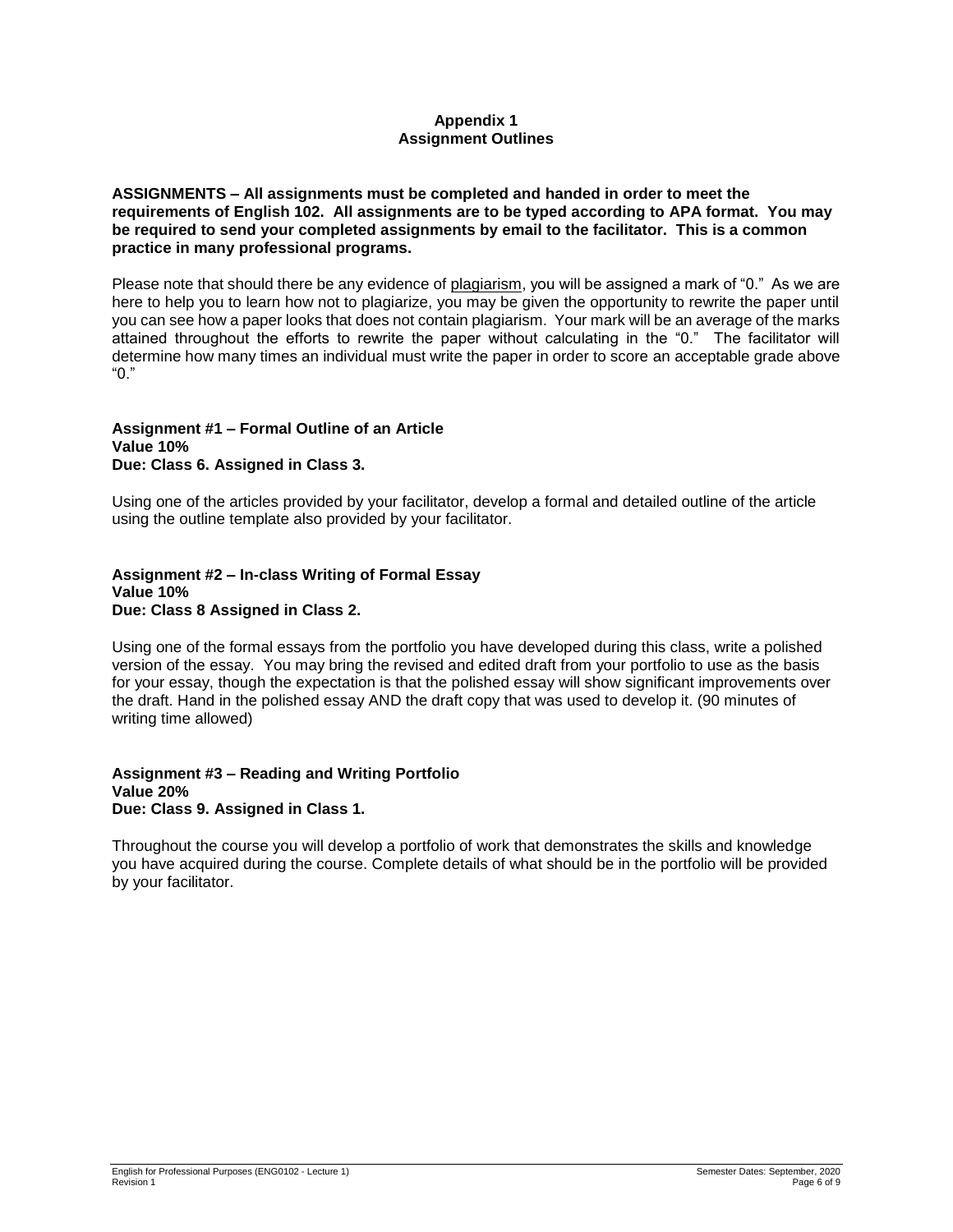# Assignment Rubrics<br>Columbia College<br>Portfolio Rubric<br>March 2018

| <b>Student's Name</b>                         |                                                                                                                                                                                                                                                  | <b>Course Code</b>                                                                                                                                                                                                                                         | Date                                                                                                                                                                                                                                   |                                                                                                                                                                                                                                                          | <b>Facilitator/Evaluator's Name</b>                                                                                                                                           |
|-----------------------------------------------|--------------------------------------------------------------------------------------------------------------------------------------------------------------------------------------------------------------------------------------------------|------------------------------------------------------------------------------------------------------------------------------------------------------------------------------------------------------------------------------------------------------------|----------------------------------------------------------------------------------------------------------------------------------------------------------------------------------------------------------------------------------------|----------------------------------------------------------------------------------------------------------------------------------------------------------------------------------------------------------------------------------------------------------|-------------------------------------------------------------------------------------------------------------------------------------------------------------------------------|
| Area                                          | 5                                                                                                                                                                                                                                                | 4                                                                                                                                                                                                                                                          | 3                                                                                                                                                                                                                                      | $\overline{\mathbf{z}}$                                                                                                                                                                                                                                  | 1                                                                                                                                                                             |
| <b>Cover Page</b><br>and Table of<br>Contents | • Properly formatted cover<br>page with no errors.<br>• Table of contents of all<br>six sections of project.<br>All pages numbers and<br>correspond with the<br>table of contents                                                                | Properly formatted cover<br>page with no errors.<br>• Table of contents<br>outlining a few broad<br>sections and numbered<br>pages correspond with<br>the table of contents.                                                                               | • Properly formatted cover<br>page with no errors.<br>• Table of contents may<br>be out of order or<br>incomplete. Numbered<br>pages may not<br>correspond with the<br>table of contents.                                              | Cover page may have<br>one or two formatting<br>errors.<br>• Table of contents is out<br>of order or incomplete.<br>Page numbers do not<br>correspond or are<br>incomplete.                                                                              | Cover page is missing<br>or is present but has<br>many errors in<br>formatting, spelling etc.<br>• Table of contents is<br>missing or portfolio<br>pages are not<br>numbered. |
| Content                                       | • All six sections contain<br>impressive amount of<br>material and<br>demonstrate a high level<br>of organization                                                                                                                                | • All six sections contain<br>required amount of<br>material and<br>demonstrate very good<br>organization                                                                                                                                                  | • All six sections are<br>included though some<br>material may be lacking.                                                                                                                                                             | • One or two sections are<br>missing and significant<br>material is lacking.                                                                                                                                                                             | More than two sections<br>are missing and only<br>scant material is<br>provided.                                                                                              |
| Area                                          | $10 - 8$                                                                                                                                                                                                                                         | $8 - 7$                                                                                                                                                                                                                                                    | $6 - 5$                                                                                                                                                                                                                                | $4 - 3$                                                                                                                                                                                                                                                  | $2 - 1$                                                                                                                                                                       |
| <b>Reflections</b>                            | • Reflect on learning and<br>experience gained,<br>show creativity/original<br>thinking, use abundant<br>examples to illustrate<br>and support, use<br>complete sentences, are<br>neat and orderly, and<br>include all the required<br>elements. | Show some reflection on<br>learning and experience<br>gained, show signs of<br>creativity/original<br>thinking, use examples<br>to illustrate and support,<br>use complete<br>sentences, are neat and<br>orderly and include all<br>the required elements. | • Show limited reflection<br>and/or creativity, use<br>examples but may leave<br>reader with questions,<br>may have fragments or<br>run-on sentences: are<br>neat enough to be read;<br>most of the required<br>elements are included. | • Tell only what the<br>student DID but do not<br>reflect on learning;<br>mechanical or legibility<br>problems may hamper<br>clarify; content indicates<br>they were done at the<br>last minute; may be too<br>brief or lacking many of<br>the elements. | Entries are superficial<br>and/or unclear, brief and<br>/short of the required<br>elements. Many errors.                                                                      |

Total out of 20: Comments: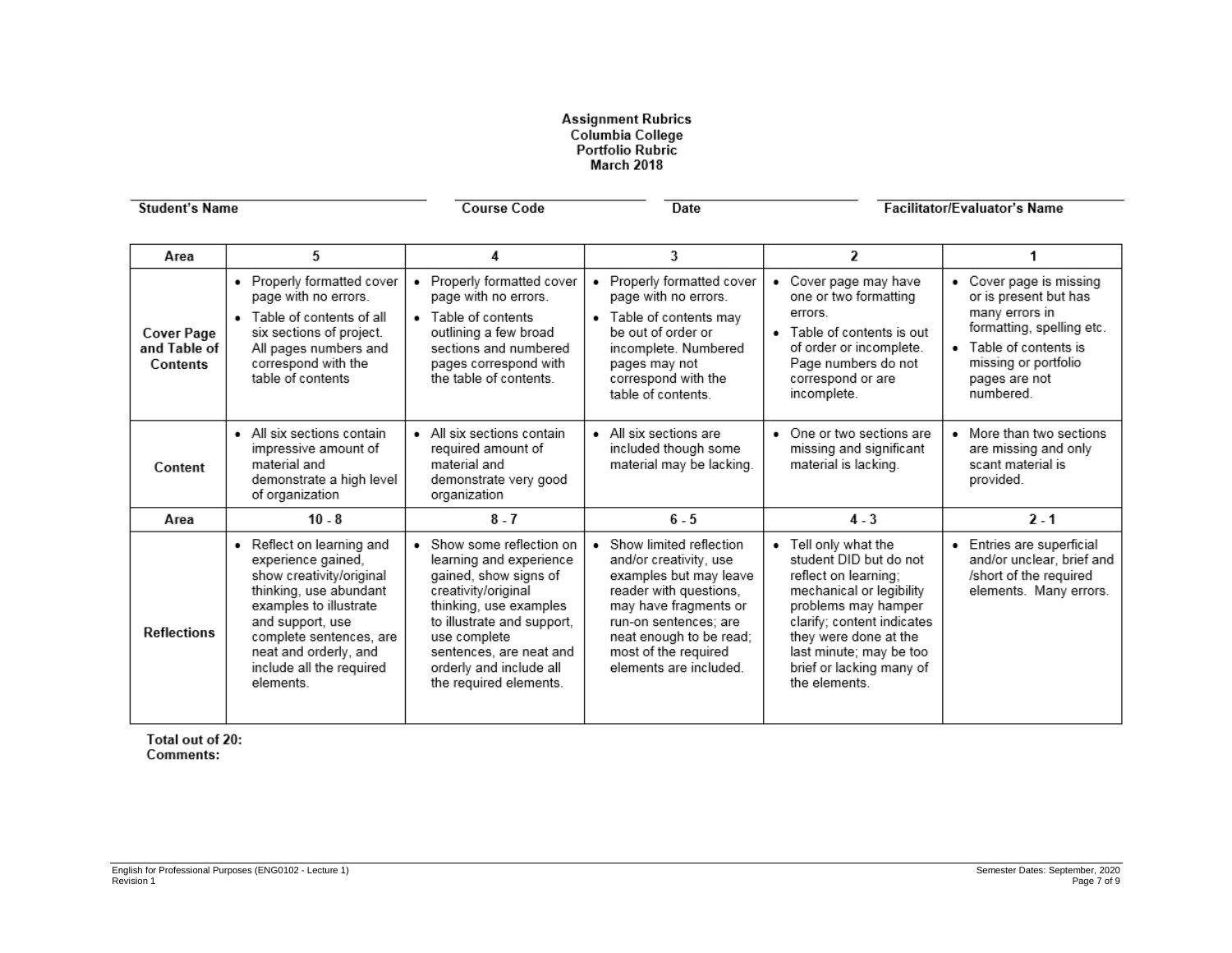# Columbia College<br>General Essay Rubric for College Prep<br>Revised November 2014

| <b>Student's Name</b>                |                                                                                                                                                                                                                                                                                                                           | <b>Course Code</b>                                                                                                                                                                                                                                                                                                               | <b>Date</b>                                                                                                                                                                                                                                                          |                                                                                                                                                                                                                                                    | <b>Facilitator/Evaluator's Name</b>                                                                                                                                                                                                    |           |
|--------------------------------------|---------------------------------------------------------------------------------------------------------------------------------------------------------------------------------------------------------------------------------------------------------------------------------------------------------------------------|----------------------------------------------------------------------------------------------------------------------------------------------------------------------------------------------------------------------------------------------------------------------------------------------------------------------------------|----------------------------------------------------------------------------------------------------------------------------------------------------------------------------------------------------------------------------------------------------------------------|----------------------------------------------------------------------------------------------------------------------------------------------------------------------------------------------------------------------------------------------------|----------------------------------------------------------------------------------------------------------------------------------------------------------------------------------------------------------------------------------------|-----------|
|                                      | Α                                                                                                                                                                                                                                                                                                                         | в                                                                                                                                                                                                                                                                                                                                | С                                                                                                                                                                                                                                                                    | D                                                                                                                                                                                                                                                  | F                                                                                                                                                                                                                                      | Scor<br>e |
|                                      | $10.0 - 8.5$                                                                                                                                                                                                                                                                                                              | $8.4 - 7.5$                                                                                                                                                                                                                                                                                                                      | $7.4 - 6.0$                                                                                                                                                                                                                                                          | $5.9 - 5.0$                                                                                                                                                                                                                                        | $4.9 - 0$                                                                                                                                                                                                                              |           |
| Focus of<br>Essay &<br><b>Thesis</b> | Well written thesis<br>statement that states<br>the main point of the<br>essay.<br>The thesis statement<br>reflects a clear opinion<br>on the subject.                                                                                                                                                                    | Thesis statement<br>$\bullet$<br>states the main point<br>of the essay.<br>The thesis statement<br>reflects an opinion on<br>the subject.                                                                                                                                                                                        | Thesis statement<br>٠<br>requires more<br>development.<br>The thesis<br>$\bullet$<br>statement is not<br>clear in<br>demonstrating the<br>opinion of the<br>writer.                                                                                                  | Thesis statement<br>does not quite<br>meet the<br>requirements to be<br>effective.<br>The thesis<br>$\bullet$<br>statement is<br>confusing and<br>unclear in terms of<br>the opinion of the<br>writer.                                             | There is no thesis<br>٠<br>statement.<br>There is no opinion<br>٠<br>stated or the opinion<br>stated is unrelated<br>to the essay<br>assignment.                                                                                       |           |
| Content<br>Ideas &<br>Analysis       | Displays extensive in-<br>٠<br>depth knowledge of the<br>topic. Comprehends<br>deeper meaning and<br>relevance of topic.<br>Conveys insightful,<br>٠<br>original points of view.<br>Critically synthesizes<br>and evaluates<br>information.<br>Clearly supports<br>٠<br>statements made with<br>evidence and<br>examples. | Displays good<br>$\bullet$<br>knowledge of the topic.<br>Conveys some original<br>points of view.<br>Comprehends<br>meaning and<br>relevance of topic.<br>Demonstrates careful<br>$\bullet$<br>analysis, synthesis<br>and evaluation of<br>information.<br>Clearly supports most<br>statements with<br>evidence and<br>examples. | Displays adequate<br>$\bullet$<br>knowledge of the<br>topic. Requires<br>further exploration.<br>Demonstrates<br>$\bullet$<br>some analysis,<br>synthesis and<br>evaluation of<br>information.<br>Supports some<br>٠<br>statements with<br>evidence and<br>examples. | Displays limited<br>basic knowledge<br>of the topic.<br>Explores topic<br>inadequately,<br>leaving areas<br>unexplored.<br>Displays limited<br>analysis,<br>synthesis, and<br>evaluation of<br>information.<br>Most statements<br>are unsupported. | Unable to display<br>٠<br>relevant<br>understanding of the<br>topic.<br>No evidence of new<br>$\bullet$<br>knowledge.<br>Critical thinking not<br>٠<br>evident<br>No evidence or<br>examples are<br>provided to support<br>statements. |           |
| Organization<br>and Structure        | Presents information in<br>a consistently logical<br>structure.<br>Skillfully shapes<br>٠<br>introduction and<br>conclusion.                                                                                                                                                                                              | Presents information in<br>a logical structure.<br>Carefully constructed<br>$\bullet$<br>introduction and<br>conclusion.                                                                                                                                                                                                         | Presents most of<br>$\bullet$<br>the information in a<br>logical structure.<br>Introduction and<br>$\bullet$<br>conclusion are<br>adequate though                                                                                                                    | Presents some<br>$\bullet$<br>information in a<br>logical structure.<br>Introduction and<br>$\bullet$<br>conclusion require<br>further<br>development.                                                                                             | Presents information<br>in a random manner,<br>lacking logical<br>structure.<br>Essay does not<br>٠<br>have an introduction<br>and/or conclusion.                                                                                      |           |

- Lecture 1) Semester Dates: September, 2020 8 of 9